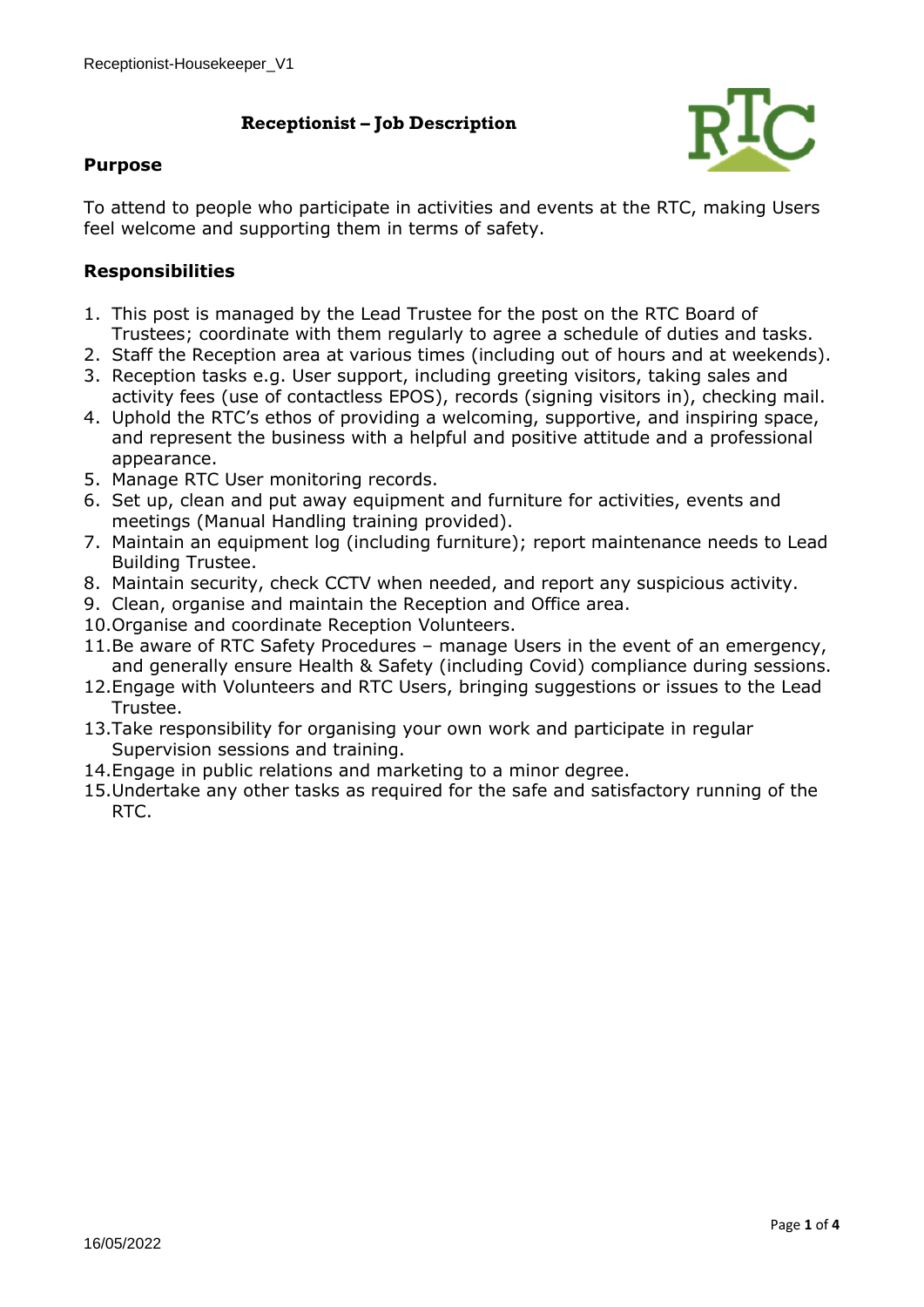

# **Receptionist – Person Specification**

|                                     |                                                                                                                                                                                                                                                                                                                                                                                                |                                                                                                                                                                                                           | <b>Method of</b>                                                                                                                   |
|-------------------------------------|------------------------------------------------------------------------------------------------------------------------------------------------------------------------------------------------------------------------------------------------------------------------------------------------------------------------------------------------------------------------------------------------|-----------------------------------------------------------------------------------------------------------------------------------------------------------------------------------------------------------|------------------------------------------------------------------------------------------------------------------------------------|
| <b>Receptionist</b>                 | <b>Essential</b>                                                                                                                                                                                                                                                                                                                                                                               | <b>Desirable</b>                                                                                                                                                                                          | <b>Assessment</b>                                                                                                                  |
| <b>Qualifications</b>               | <b>GCSE</b> and/or relevant<br>$\bullet$<br>experience                                                                                                                                                                                                                                                                                                                                         | Food Hygiene, Level<br>$\bullet$<br><b>BICSc</b> training<br>$\bullet$<br><b>Recent DBS</b>                                                                                                               | • Application Form<br><b>Selection Process</b><br>• Pre-employment<br>checks and<br>References                                     |
| <b>Experience</b>                   | <b>Experience managing</b><br>sales to the public                                                                                                                                                                                                                                                                                                                                              | Reception or<br>administration<br>experience<br><b>Familiar with Risk</b><br>Assessments<br><b>Familiar with EPOS</b><br>systems<br>Familiar with the<br>$\bullet$<br>work of a community<br>organisation | <b>Application Form</b><br><b>Selection Process</b><br>Pre-employment<br>checks and<br>References                                  |
| <b>Skills and</b><br>knowledge      | Excellent presentation &<br>$\bullet$<br>communication skills, both<br>verbal and written<br>Good IT skills, including<br>$\bullet$<br>Word, Excel, Email and<br>Calendars<br>Excellent numeracy skills<br>$\bullet$<br>Highly reliable and<br>$\bullet$<br>organised<br>Highly responsible, ability<br>$\bullet$<br>to work both on own<br>initiative and collectively,<br>and under pressure | Understanding of<br>$\bullet$<br>community<br>engagement<br>Understanding of<br>$\bullet$<br>Safeguarding issues                                                                                          | Application form<br>Selection Process,<br>including IT skills<br>checks<br>Pre-employment<br>$\bullet$<br>checks and<br>References |
| <b>Personal</b><br><b>Qualities</b> | Approachable, friendly,<br>and can communicate<br>persuasively<br>• Motivated, with a can-do<br>approach<br>Committed to an active<br>community, valuing<br>diversity and equal<br>opportunities<br>Willing to work outside<br>$\bullet$<br>normal office hours                                                                                                                                |                                                                                                                                                                                                           | Application form<br><b>Selection Process</b><br>Pre-employment<br>checks and<br>References                                         |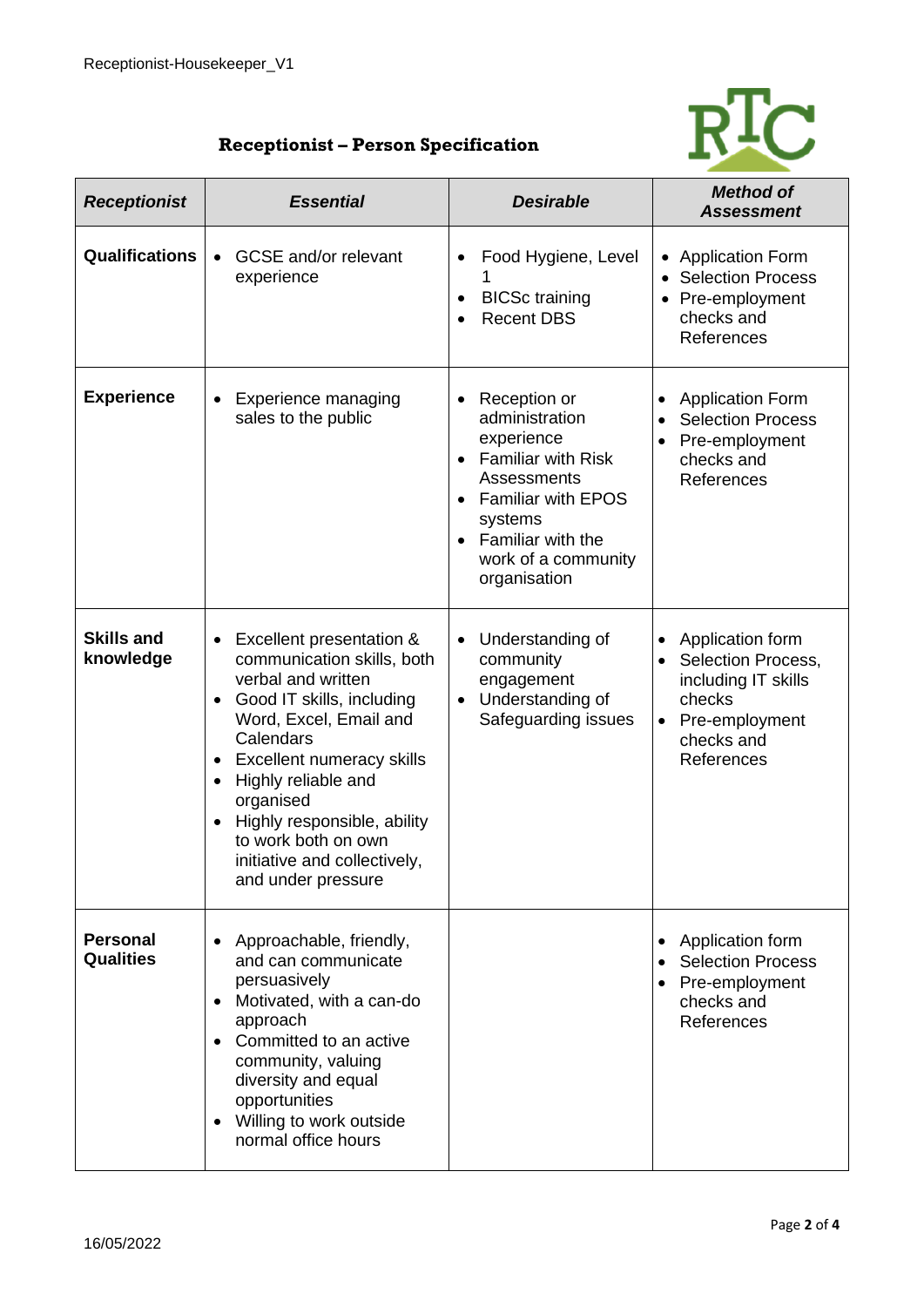## **Housekeeper – Job Description**



#### **Purpose**

To contribute to keeping all RTC areas clean and hygienic.

#### **Responsibilities**

- 1. This post is managed by the Lead Trustee for the post on the RTC Board of Trustees; coordinate regularly with them to agree a schedule of cleaning and duties.
- 2. Clean and disinfect in all RTC premises areas according to the schedule; clean and disinfect fixtures, portable equipment and furniture as needed (using wash cloths, mops, aprons, tea-towels, and tablecloths appropriately).
- 3. Ensure Housekeeping standards are followed, including all safety and sanitation policies, and be aware of and follow current RTC Policies and Procedures.
- 4. Follow Covid or other guidance in force at the time.
- 5. Restock toiletries (handwash, toilet paper, paper towels) and hand sanitiser.
- 6. Sort and remove recycling and non-recyclable waste to the correct bins; place and retrieve bins for roadside collection. Coordinate sanitary bin emptying.
- 7. Keep a log of materials Safety Data Sheets (SDS) for current cleaning materials, comply with them, and update them as necessary.
- 8. Keep a log of Spillage Procedures and update as necessary.
- 9. Maintain an inventory of cleaning materials and equipment; keep track of stocks and organise ordering when necessary.
- 10.Establish and maintain Standard Operating Procedures (or Method Statements) for cleaning tasks.
- 11.Carry out minor maintenance tasks, such as replacing displaced toilet seats, unclogging sinks, replacing toilet brushes.
- 12.Report any necessary maintenance of RTC fittings, equipment or furniture.
- 13.Assist Staff, Volunteers and Trustees when needed for optimum service to Users.
- 14.Consistently offer a professional and friendly service.
- 15.Perform additional duties as needed; these may include extra cleaning duties after larger activities or events, and regular disinfection or deep cleaning on a rotation.